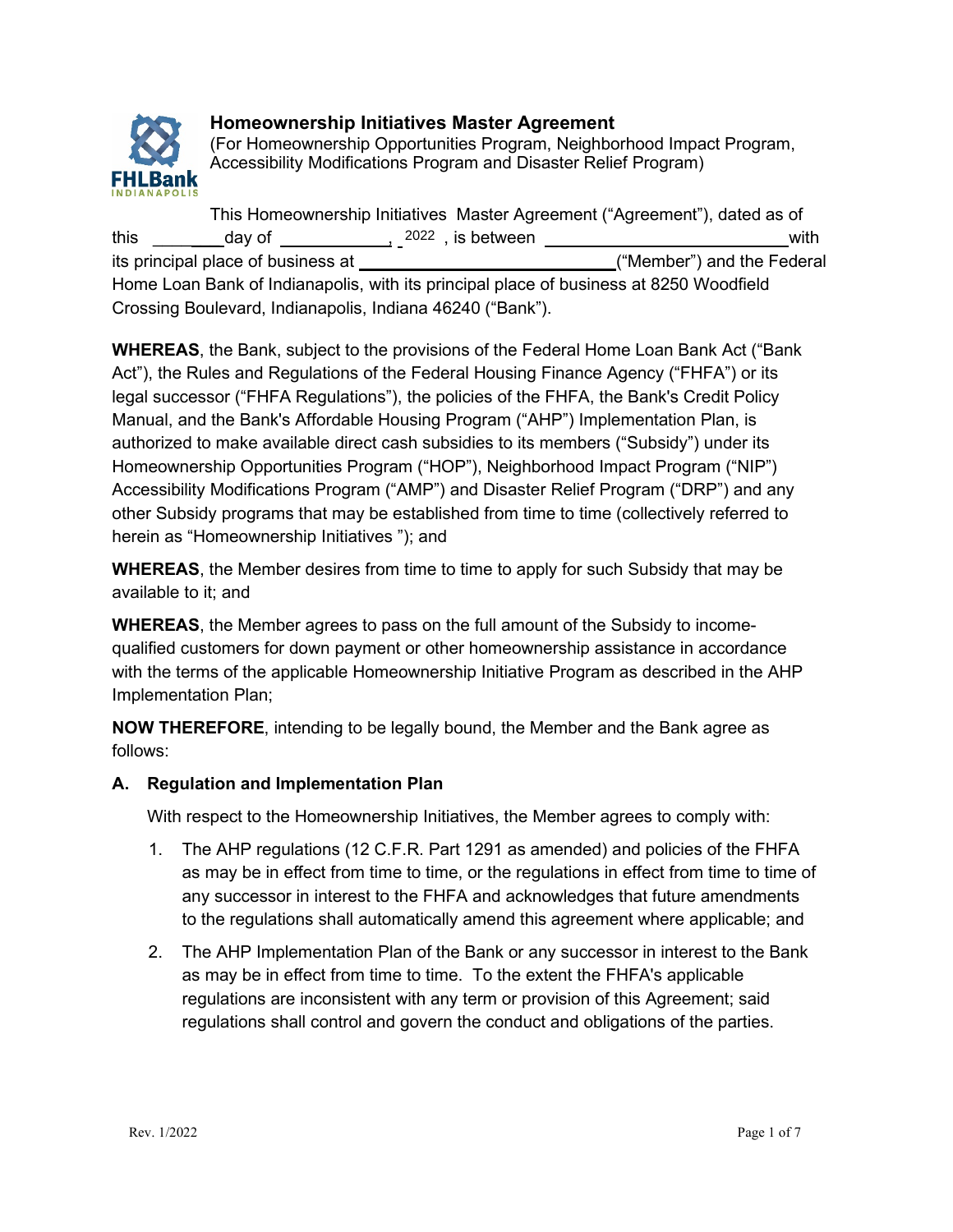## **B. Homeownership Initiatives Certification**

The duly authorized officers of the Member hereby certify that the information contained in documentation provided or to be provided to the Bank on behalf of the Member is now and will in the future be correct. The Subsidy or other assistance provided shall only be used for down payment, closing costs, eligible counseling costs, or rehabilitation of owner-occupied housing pursuant to the requirements of 12 C.F.R. §1291.42(d), as amended, and the terms of the applicable Homeownership Initiative Program under which such Subsidy was granted.

Member agrees to notify the Bank immediately upon receiving information that the proceeds of a Subsidy granted by the Bank to the Member are not or are no longer being used for the purposes approved by the Bank.

## **C. Homeownership Initiatives Credit Application**

The Member hereby applies to the Bank for Subsidy on the terms described below and pursuant to the terms and conditions of the AHP Implementation Plan and the Advances, Pledge, and Security Agreement ("Advances Agreement") between the Bank and Member.

The Member may request disbursements of Subsidy by completing and submitting a Bank prescribed request ("Disbursement Request") in accordance with the Bank's procedures and policies for the completion of the Disbursement Request in effect at the time of submission. The member is responsible for the content, accuracy and completeness of each Disbursement Request, and for obtaining all authorizations necessary to provide each Disbursement Request (and all associated documents and information) to the Bank. The Bank shall have no obligation to provide a Subsidy under this Agreement unless sufficient funds are available under the Homeownership Initiatives to fully disburse the amount requested and the Bank is satisfied as to Member's creditworthiness and compliance with the terms of the Advances Agreement and the Bank's Credit Policy Manual at the time of funding. The receipt or approval of this Agreement by the Bank shall in no way constitute a firm or binding commitment on the part of the Bank to provide the Subsidy.

In consideration for the issuance of the Subsidy under any Homeownership Initiative Program, the Member acknowledges that this Agreement is subject to the terms specified above and the following conditions:

**I. Monitoring and Auditing.** Upon request, or as set forth in the AHP Implementation Plan, the Member shall certify to the Bank that the use of the Subsidy continues to be in compliance with Section 10 of the Federal Home Loan Bank Act and the applicable regulatory requirements (12 C.F.R. Part 1291, as amended). The Member expressly authorizes the Bank to audit the Member's Homeownership Initiatives files, including loan and income documentation, retention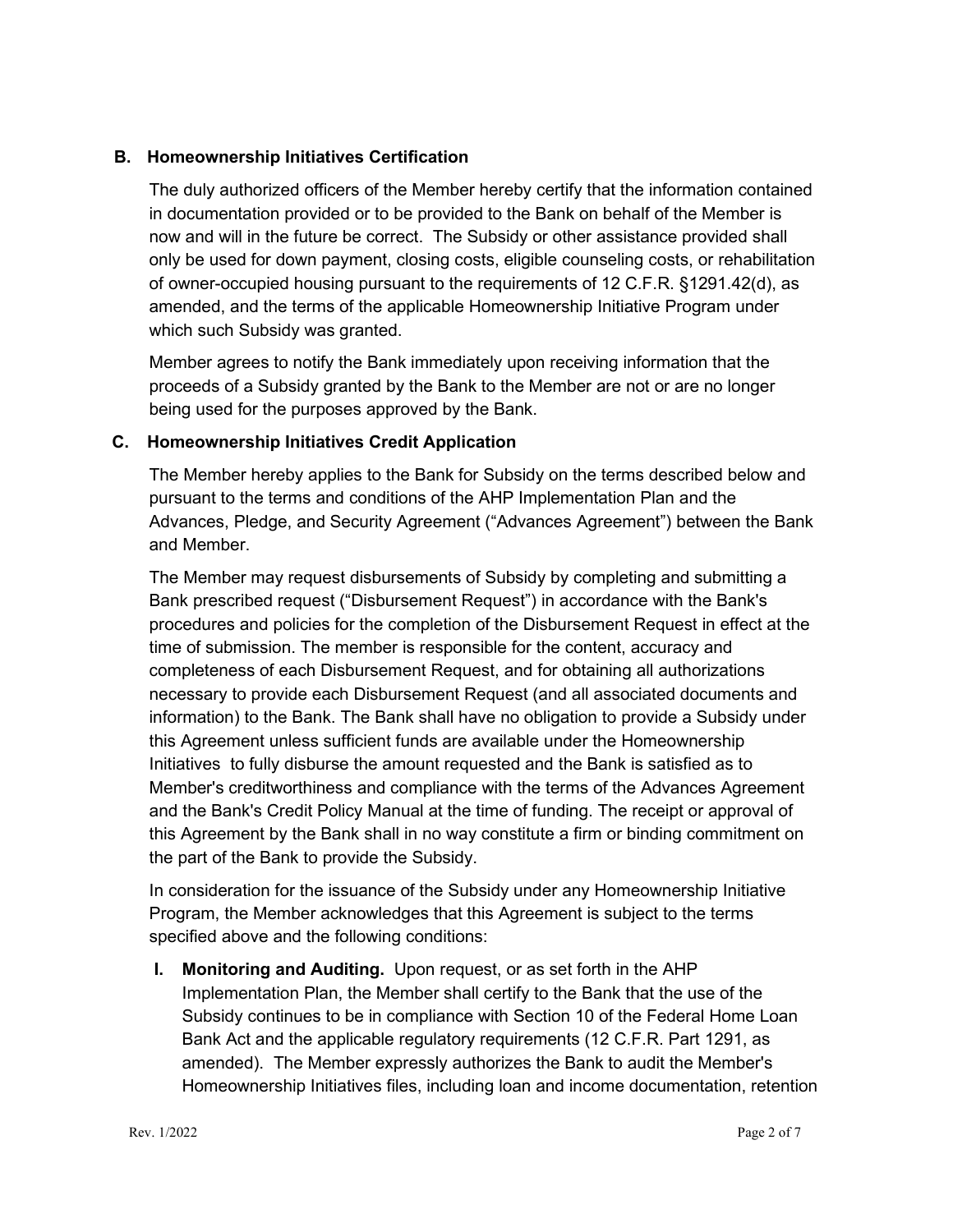agreements, accounting record keeping, site inspections, and other household eligibility documentation requested per the Bank's discretion.

**II. Documentation.** The Member shall document the qualified use of Subsidy for each request for Subsidy subsequently funded by the Bank. The Member shall collect and maintain documentation of household eligibility, qualified use of subsidy and other related Homeownership Initiatives Program requirements in its files until the 5-year retention period ("Retention Period") on the housing unit ceases or until such time that the Subsidy has been fully repaid to the Bank. The Member shall report to the Bank information related to each Subsidy request from time to time as requested by the Bank. The Member shall provide any additional relevant reports or information as may be required by the Bank or the FHFA. The Member cannot require a household to submit any other information after the purchase closing or completion of the rehabilitation.

### **III. Retention Agreement Requirements.**

The Member shall ensure that an owner-occupied unit purchased using Subsidy is subject to a 5-year deed restriction or other legally enforceable retention agreement or mechanism as described in 12 CFR §1291.15(a)(7).

The Bank or its designee is to be given notice of any sale, transfer, assignment of title or deed, or refinancing of the unit occurring prior to the end of the Retention Period.

In the case of a sale prior to the end of the Retention Period (including transfer or assignment of the title or deed to another owner, subject to certain exceptions outlined herein), an amount calculated by the Member via a Bank prescribed calculation and verified by the Bank, equal to the lesser of: (a) the Subsidy, reduced on a pro rata basis per month until the unit is sold, transferred, or its title or deed transferred, during the Retention Period; or (b) any net proceeds from the sale, transfer, or assignment of title or deed of the unit, minus the AHP-assisted household's investment, shall be repaid to the Member for reimbursement to the Bank, unless the purchaser is a very low, low-, or moderate-income household which is defined as having not more than 80% of the area median income, or the household had obtained a permanent mortgage funded by an AHP subsidized advance and not a direct subsidy, or the amount of Subsidy required to be repaid pursuant to this paragraph is \$2,500 or less. For purposes of determining whether a subsequent sale, transfer or assignment of the unit is to a purchaser that qualifies as a very low, low-, or moderate-income household, the Bank shall determine the purchaser's income using one or more proxies that are reliable indicators of the subsequent purchaser's income, and which shall be selected by the Bank prior to such determination and stated in the Bank's AHP Implementation Plan, unless documentation demonstrating that household's actual income is made available to the Bank. Upon the sale of the home, the purchaser has no retention or AHP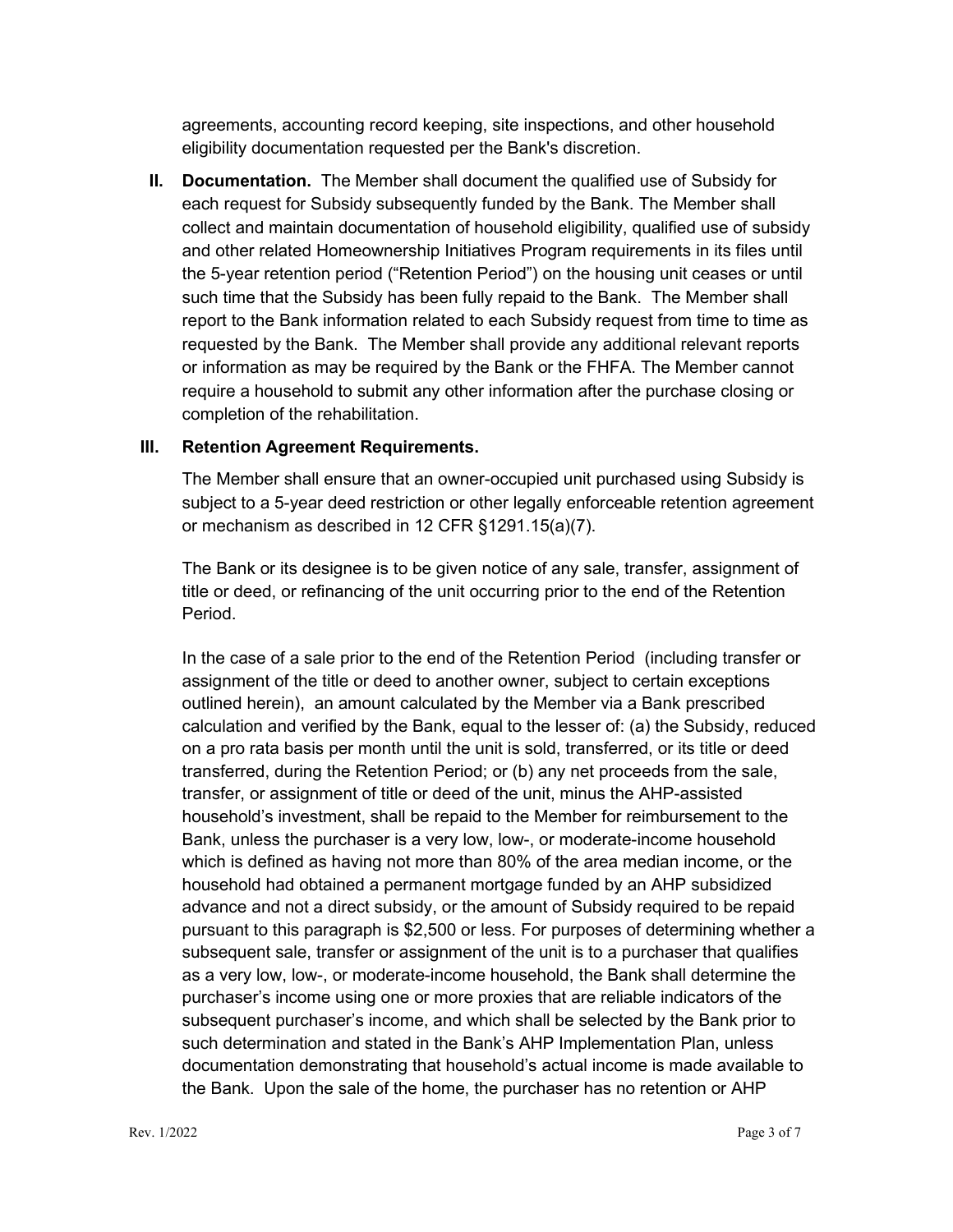Subsidy repayment obligations, regardless of whether or not the purchaser is very low-, low- or moderate-income;

In the case of any refinancing prior to the end of the Retention Period, an amount calculated by the Member via a Bank prescribed calculation and verified by the Bank, equal to the lesser of: (a) the Subsidy, reduced on a pro rata basis per month until the unit is refinanced, during the Retention Period; or (b) any net proceeds from the refinancing of the unit, minus the AHP-assisted household's investment, shall be repaid to the Member for reimbursement to the Bank, unless the property continues to be subject to a deed restriction or other legally enforceable retention agreement or mechanism incorporating the requirements of clauses (i), (ii), (iii) and (iv) contained herein, or the household had obtained a permanent mortgage funded by an AHP subsidized advance and not a direct subsidy, or the amount of Subsidy required to be repaid pursuant to this paragraph is \$2,500 or less; and

In the case of a foreclosure, deed-in-lieu, or assignment of the first mortgage to the Secretary of HUD (assuming AHP funding is used in conjunction with FHA financing), the obligation to repay the direct Subsidy to the Member shall terminate upon final settlement or disposition, once such action is completed. Otherwise, the covenants contained herein shall continue until release by the Member in writing or the expiration of the Retention Period, whichever should first occur.

Upon the death of the AHP-assisted sole owner, or owners in the case of multiple title holders, the AHP Retention Agreement terminates and there is no obligation to repay the AHP Subsidy.

- **IV. Representations and Warranties.** Member represents and warrants to the Bank that:
	- 1. It is not in default under the Advances Agreement.
	- 2. It has full corporate power and authority and has received all corporate and governmental authorizations and approvals as may be required to enter into and perform its obligations under this Agreement and to receive any Subsidy that may be requested.
	- 3. It will maintain the terms of this Agreement and the Subsidy granted hereunder on its books and records.
	- 4. It is aware of applicable regulations of the FHFA, in particular 12 C.F.R. Sections 1291.42 (minimum eligibility standards for AHP projects and procedure for funding), 1291.51 (monitoring requirements), 1291.60 and 1291.61 (non-compliance) and 1291.15 (retention and other agreement requirements),and will fully comply with all such regulations now in effect or as amended in the future.
	- 5. It holds the amount of Federal Home Loan Bank Capital Stock required by statute.
	- 6. It is not subject to a regulatory enforcement action, receivership, conservatorship, or other agreement whether pending, threatened, or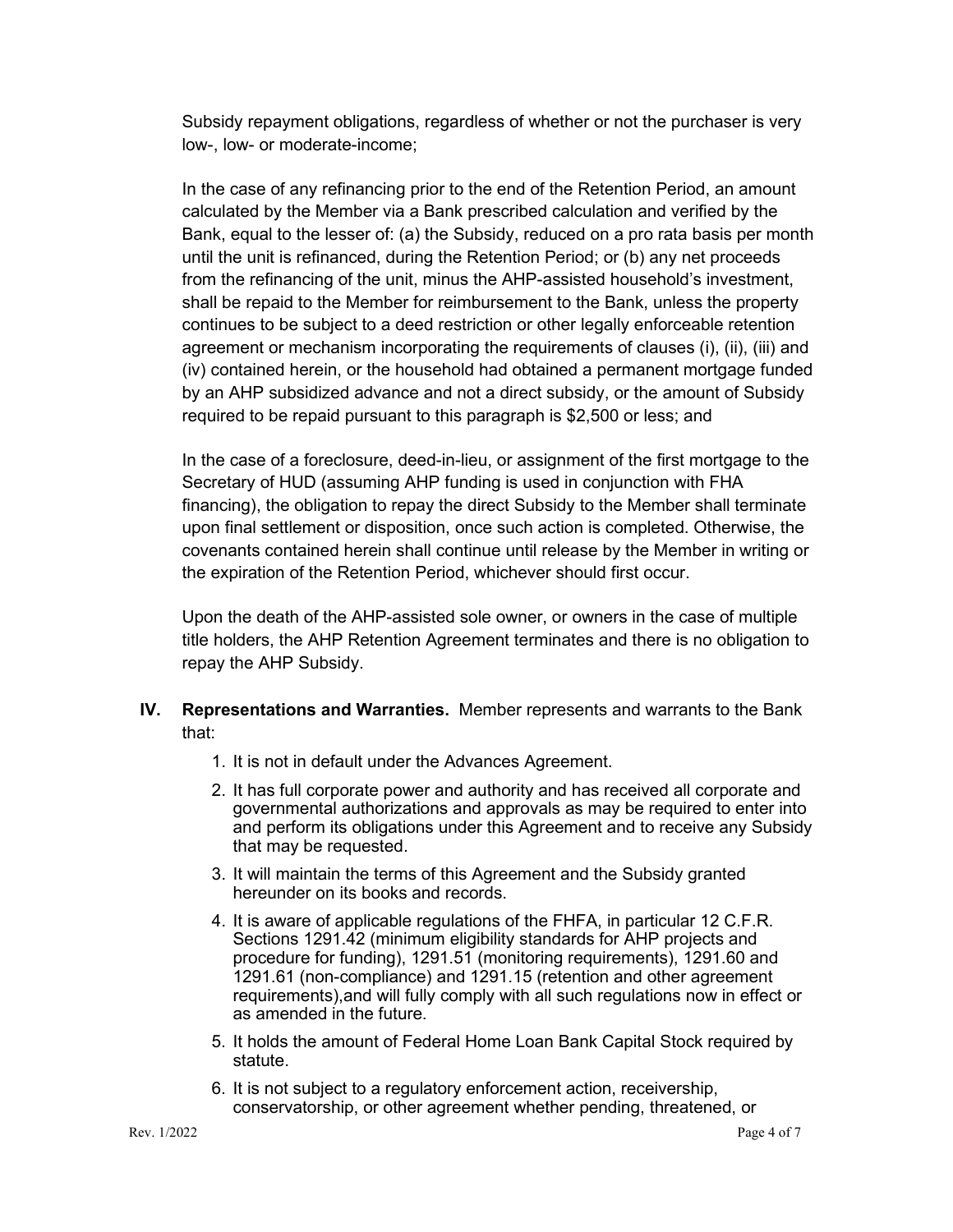obtained by consent, by any state or federal regulatory agency where such action or agreement may materially affect its operations.

**V. Reporting of Fraud, Crimes and Misconduct.** The Bank is committed to protecting its revenue, property, reputation, and other assets. The Bank has an [Anti-Fraud Policy](http://www.fhlbi.com/common/documents/CoCAntiFraudPolicy.pdf) [\(Anti-Fraud Policy\)](https://www.fhlbi.com/docs/default-source/compliance/cocantifraudpolicy900b5ca131106874b95eff00008dd2cb.pdf?sfvrsn=4) in place to support this commitment and to enhance its compliance efforts. This Policy addresses not only instances of possible fraud, crimes and other misconduct within the Bank, but also fraud, crimes and misconduct detected in our dealings with our members, AHP sponsors, and vendors. Federal regulations place affirmative duty on the Bank to report suspected fraud, crimes and other misconduct if detected.

Member and Project Sponsor agree to report any instances of fraud, crimes or other misconduct involving the Bank, whether it occurs inside or outside of the Bank. Such reports should be made according to the Bank's then-current fraud reporting system, as disclosed at [www.fhlbi.com/corporategovernance](http://www.fhlbi.com/corporategovernance), or by emailing: [AML\\_officer@fhlbi.com.](mailto:AML_officer@fhlbi.com)

- **VI. Funds Availability.** Member acknowledges that the Subsidy is subject to funds availability and rationing. Funding deferrals or funding denials are likely to occur, and the Bank shall not be liable for losses incurred for such delays, denials or Subsidy recaptures.
- **VII. Remedial Actions for Noncompliance.** The Member is liable for ensuring that the household is eligible for the AHP subsidy. The Member is also responsible for repayment of misused subsidy to the Bank if the household is found to be ineligible after disbursement of the subsidy. Any legal action by a Member against an ineligible household to recover the amount of AHP subsidy would be separate from and outside of the AHP agreement and would have no bearing on the Member's liability to repay the AHP subsidy to the Bank for an ineligible household.

In the event the Subsidy is not used in accordance with the terms of the applicable Homeownership Initiative Program and the AHP regulations or is not used for qualified purposes as set forth in the requirements for the applicable Homeownership Initiative Program, the AHP regulations or the Bank's AHP Implementation Plan, the Member shall not advance any further Subsidy. If recapture of the Subsidy or recovery of the Subsidy is required pursuant to 12 C.F.R. Sections 1291.60 and 1291.61, the amount to be recaptured or to be recovered shall be immediately deemed to be an advance issued to the Member by the Bank, and will be subject to the terms and conditions of the Advances Agreement and the Bank's Collateral Policy and Credit Policy Manual, while the Bank determines which action permitted under Section 1291.60 will be taken. The Member agrees to fully cooperate with respect to any action taken including the execution of additional advances documentation and assignment of security. Additionally, the Bank may without limitation take any one or more of the following actions: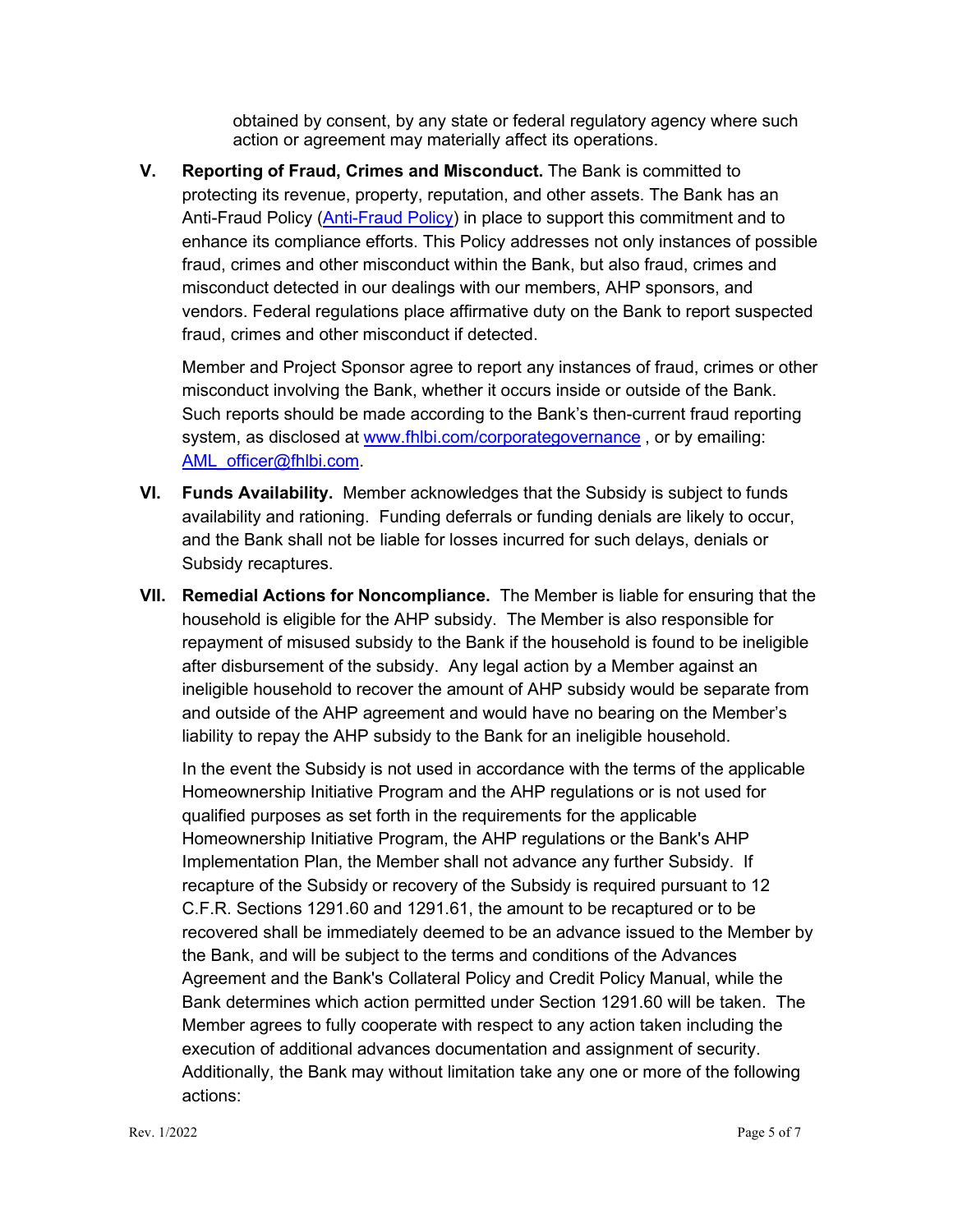- 1. Re-price the Advance at the interest rate charged to Members on nonsubsidized advances of comparable type and maturity at the time of the original Advance.
- 2. Call the Advance.
- 3. Assess a prepayment fee, including reasonable expenses incurred by Bank concerning AHP auditing and enforcement (including attorneys' fees).
- 4. Require the Member to reimburse the Bank for the subsidized amount remaining on the Advance.
- 5. Recapture all or any portion of any direct Subsidy with interest as calculated by the Bank. **Note:** no interest, penalties or other charges may be charged to the household for any reason in relation to repayment of the AHP subsidy.
- 6. Require the Member to provide Eligible Collateral, as defined in the Advances Agreement, to meet the Member's Collateral Requirement as increased by the amount of the subsidy to be recaptured.
- 7. Acting in the Bank's reasonable and sole discretion, the Bank expressly reserves the right to charge the Member's account or liquidate collateral to recapture the Subsidy without prior advance to Member or its legal successor.
- **VIII. Membership Termination.** In the event of membership termination, the Member or its legal successors and the Bank agree to abide by the terms of this Agreement, but future Bank funding shall cease. Subject to FHFA regulation and policy directives, the former Member agrees to provide or supplement collateral in support of the Subsidy to the Bank until such time that the Subsidy has been fully repaid or the retention period on the housing unit ceases. The former Member agrees to post collateral from time to time in an amount deemed sufficient by the Bank to meet the former Member's outstanding potential liability under the Homeownership Initiatives.
- **IX. Other Agreements and Policies.** This Agreement is subject to the terms and conditions of the Homeownership Initiatives Registration and Certification Form, the AHP Implementation Plan as same may be amended or adopted from time to time, the Advances Agreement, the Bank's Collateral Policy and Credit Policy Manual and such other program documents as are in effect from time to time and the regulations of the FHFA. The Bank shall make forms of Retention Agreement available.